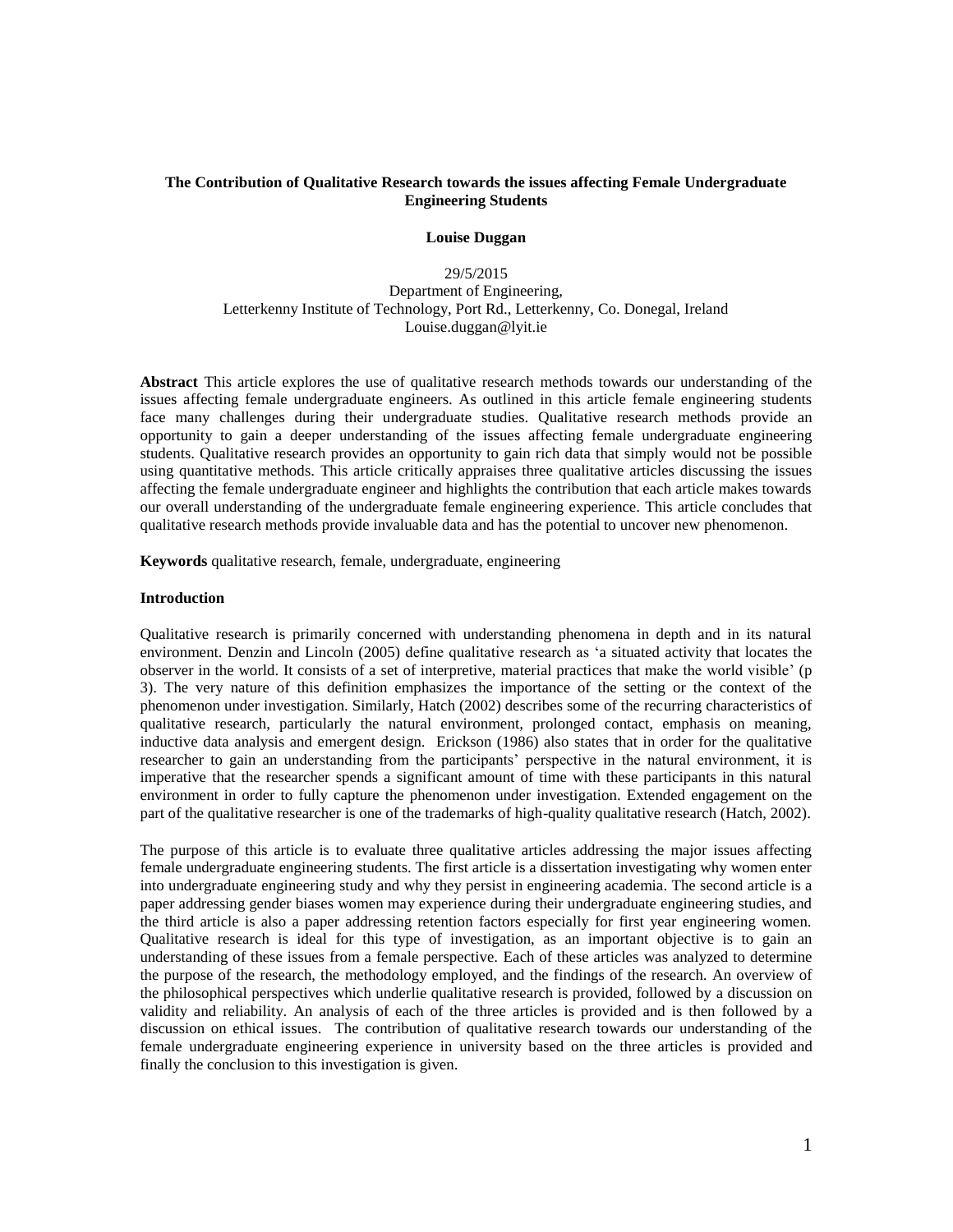# **Philosophical Perspectives**

Most individuals in the engineering profession are aware of the terms positivism and post positivism, and accept the notion of an absolute truth, (Chism et. al. 2008). Quantitative research is based on positivism. The ontological position of quantitative research is the existence of a single reality, which is highly objective in nature, and a reality that can be studied without any influence of the researcher (Guba and Lincoln, 1994). Epistemologically, Guba and Lincoln (1994) state that the researcher and the researched are independent of each other; 'inquiry takes place as through a one way mirror' (p 110). This allows the researcher to study the phenomenon without placing any undue influence on it. A key characteristic of quantitative research is the use of large sample sizes, this is such that the findings of the research can be generalized to the wider population. Common methods used in quantitative research include the use of surveys, and questionnaires.

In comparison, the qualitative paradigm is a form of inquiry that is based on interpretivism (Chism et. al., 2008) and constructivism (Guba and Lincoln, 1994). Interpretivism emphasizes that the truth is contextual in nature, is dependent on the situation, as well as the individuals being observed and the researcher carrying out the observations, while constructivism examines the meanings which people attach to situations. Crotty (2003) states that constructivism dismisses the concept of human knowledge, and refuses to accept the notion that truth is already in existence in the world and that it is waiting to be discovered. Truth or meaning attached to it is only possible through engagement with the world around us. Meaning therefore is constructed and different people can attach different meanings even to the same phenomenon (Crotty, 2003). The ontological position of qualitative research presumes the existence of multiple realities which are continually changing (Kelle, 2010). It is highly subjective in nature and epistemologically requires close interaction between the researcher and the researched. Qualitative research is characterized by the use of small sample sizes, as the primary motivation is on meaning. Common methods used in qualitative research include interviews, focus groups and participant observation.

The decision as to whether to use qualitative or quantitative methods is largely dependent on the purpose of the research (Creswell, 2002). Quantitative research is ideal for answering questions beginning with how many? or how much? or when trying to determine the existence of a relationship between specific variables. Conversely, qualitative research is ideal for answering questions which begin with how and why (Leech and Onwuegbuzie 2007). According to Castellan (2010) a quantitative investigation is suitable for determining the effectiveness of a cause and effect relationship while a qualitative investigation is suitable when trying to gain insight into a particular situation. Once the decision has been made to conduct qualitative research, the researcher must then decide which approach to use.

Phenomenology, an approach described by Guest et. al. (2013) as 'the study of the conscious experience' (p 10), seeks to uncover the individual's lived experience. Guest et. al. (2013) also suggests that much qualitative research is phenomenological in nature since it attempts to gain an understanding of the lived experience and the meaning that such experiences have for the individual. The researcher must set aside or "bracket" their own preconceptions of what the experience is (Chism et. al., 2008). The very nature of open ended questions and interviews which are commonly used in qualitative enquiry allows the individual freedom to talk about an issue in their own words without placing an undue influence on an answer which is characteristic of fixed response questions common in quantitative enquiry. Adopting a phenomenological approach to research suggests that the researcher must be committed fully as it can be quite demanding. The researcher is essentially documenting the human experience which suggests that they must gather vast amounts of data and catalogue this data in such a manner that trends or themes emerge. A phenomenological approach allows the researcher to examine the individuals lived experience which can then be used to better explain the individuals' reality.

Hermeneutics is not a qualitative approach as is phenomenology, but is rather an approach typically concerned with interpretation and meaning of qualitative data especially the textual data produced for example from a phenomenological approach. The central idea is to recover any trends or patterns which are embedded in the lived experience descriptions. This aids human understanding thereby making sense of the written data. Kinsella (2006) suggests that qualitative enquiry is informed through hermeneutics. Kinsella (2006) also states that hermeneutics seeks to provide understanding and not to offer an explanation.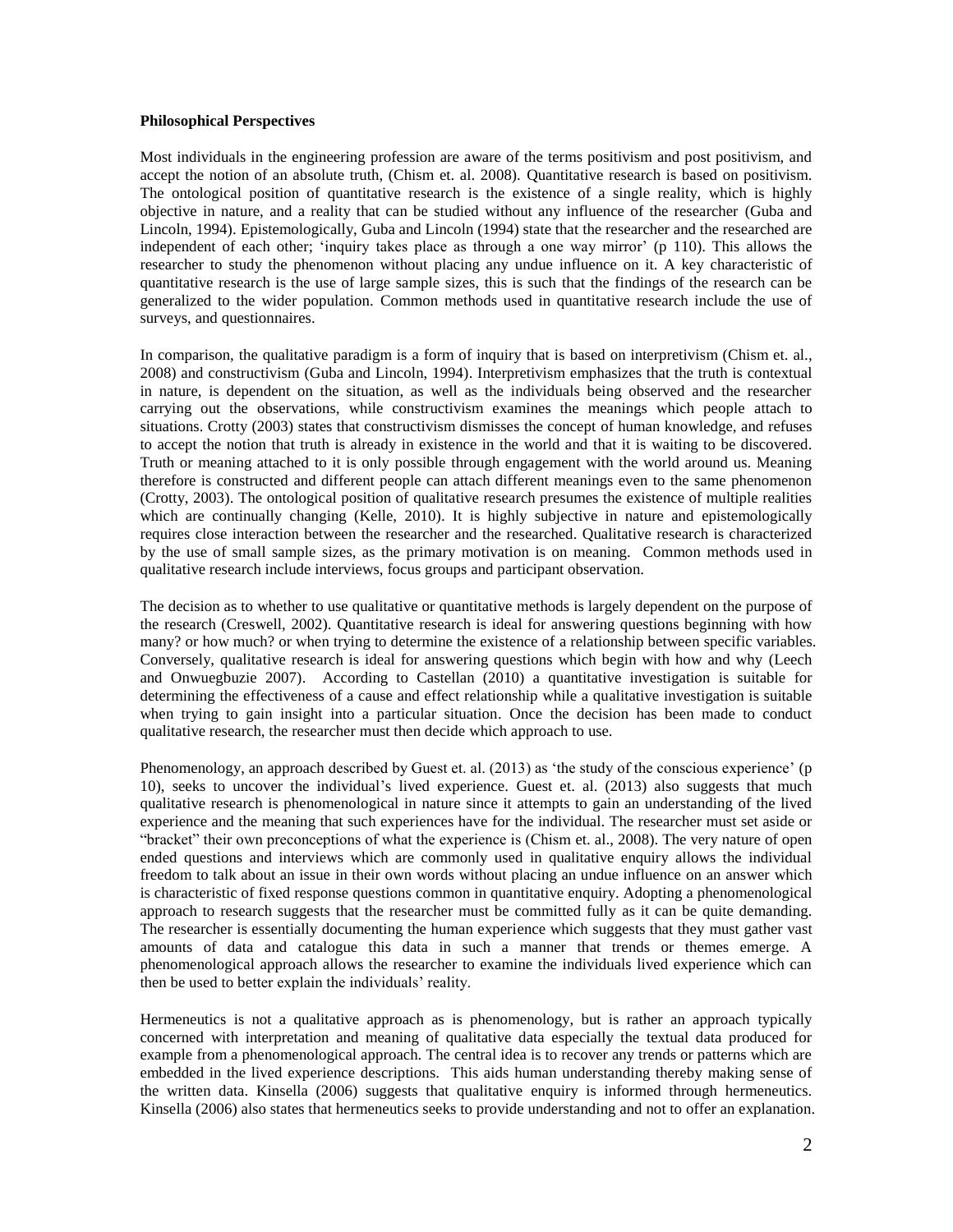Weber (2004) mentioned the hermeneutic circle, which basically suggests that interpretation is a continuous cycle of reinterpretation in regard to the text. Schwandt (2000) states that in the hermeneutic circle, in order to understand a certain part of a text, the whole text must be understood, and equally the researcher cannot gain the meaning of the text as a whole without understanding the individual parts. Weber (2004) states that the interpreter has their own pre-conceptions of the phenomenon initially and that this forms the basis for making sense of the phenomenon, however as interpretation proceeds the interpreter must re-evaluate their own pre-conceptions. The hermeneutic circle suggests that there is essentially no one true meaning in relation to the text and new meanings can be discovered which may not have been envisioned originally. This is consistent with the ontological position of qualitative research.

Social constructionism is similar to constructivism, and may be considered as a subset to it. The perspective adopted by social constructionism suggests that meanings are socially constructed rather than individually constructed as is the case in constructivism. Meanings are created in the social context, and through direct interaction with other individuals. Schwandt (2000) suggests that we construct a model to make sense of an experience, but that this model is continually tested and modified in light of a new experience. Language and culture play an important role in the construction of new knowledge (Schwandt, 2000). Social constructionists believe that reality is not known but rather it is negotiated socially, and is dependent on how individuals conjointly elaborate their ideas. In this regard, there is an infinite amount of socially constructed realities. Symbolic interactionism focuses on how meanings are produced by individuals through their interaction with symbols, the most popular symbol being that of language (Berg and Lune, 2012). The focus of symbolic interactionism is on understanding the interactions between the individual and their world, based on meanings that the individual attaches to their world. These meanings are the result of communication between people and can be modified through communication and collaboration (Savin-Baden and Howell-Major, 2013). Meaning in this regard is socially constructed and this coincides with the ontological and epistemological assumptions of the qualitative paradigm, that there is no objective meaning but rather meaning is created through interaction (Joniak, 2005).

Feminist research is research that is conducted by women for women, the aim of which is to study the social conditions of women in a 'sexist' society. Feminist research aims to empower women and provide them with a voice to describe life socially and from their perspective. It also seeks to enlighten the world to the factors that have attributed to the situation under investigation and propose solutions to help alleviate the problem, and ultimately it contributes towards social change [\(Sarantakos,](http://www.google.ie/search?tbo=p&tbm=bks&q=inauthor:%22Sotirios+Sarantakos%22) 2005). Gender is central to social enquiry, and is based on the theoretical proposition that women because of their experiences both personally and socially are much better placed than men to study the world of women. Feminism is based on the realist ontology and a modified objectivist epistemology [\(Sarantakos,](http://www.google.ie/search?tbo=p&tbm=bks&q=inauthor:%22Sotirios+Sarantakos%22) 2005). Feminist research advocates that knowledge is socially constructed, and the information that is generated by the women must be recognized and valued. Feminists believe that there are multiple realities that can be observed and experienced, and feminists must respect the "truth" as provided by the research participants (Rose, 2001).

Action research is a collaborative form of qualitative investigation that provides participants with the means to take action in an effort to solve a particular problem (Berg and Lune, 2012). The primary aim of action research is change and improving professional practices for those affected. Action research has been a common method of research used in an educational setting, the aim of which was to improve class room practices (O'Connor et. al., 2006). Action research requires active engagement of the participants, and also requires the participants to be empowered in order to discuss the issues which affect them. It is a cyclical process involving thinking, acting, gathering data and reflecting. Action research is ideal for researchers who seek to solve real world problems. Researchers adopt this technique when they wish to examine a practical situation, make a change and investigate the consequences of this change (Savin-Baden and Howell-Major, 2013). Action research follows an objectivist ontology and subjective epistemology.

# **Validity and reliability**

Qualitative researchers are concerned with ensuring that the findings of their research are defensible (Weber, 2004), and that the findings are 'true' and certain (Guion, 2002). It must be such that colleagues who examine the evidence collected also agree with the claims made by the researcher. They do not have to necessarily agree with these claims, but they should come to the same conclusion as the researcher who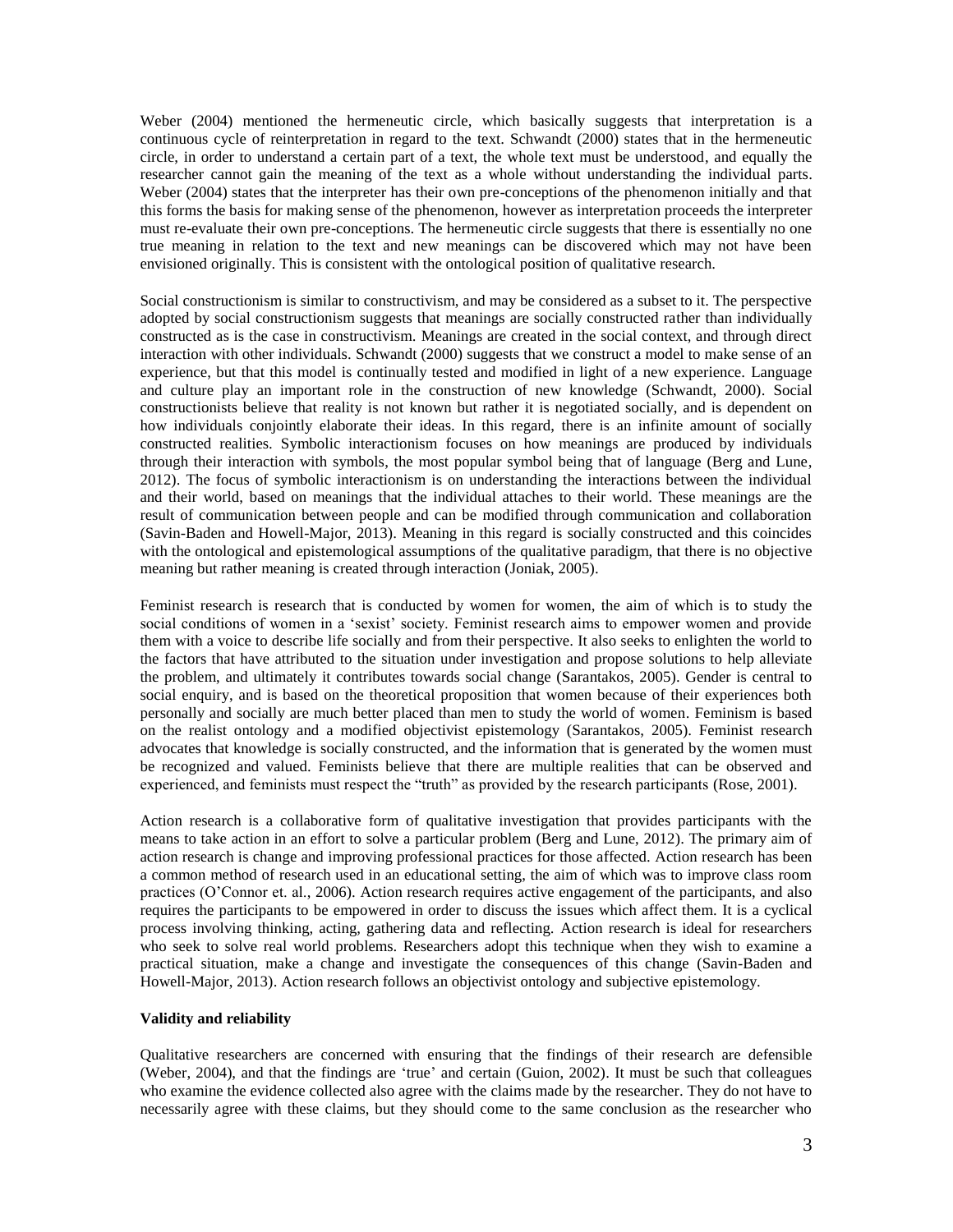conducted the research (Weber, 2004). Researcher bias is considered a major threat to validity in qualitative research and therefore it is important that the researcher engages in reflexivity, which means that the researcher must critically self reflect and be self aware about their own predispositions (Johnson, 1997). In order to increase validity, the researcher can use triangulation, which is regarded as the combination of approaches or methods when dealing with a particular research problem. Berg and Lune (2012) describe triangulation as the use of "several lines of sight", implying that each method can produce a different line of sight when dealing with the same phenomenon  $(p\ 6)$ . This will lead the researcher to a much deeper understanding, and a more complete picture of the phenomenon under investigation.

Dependability is a term often used to describe reliability in qualitative research (Guba and Lincoln, 1994). The concept of dependability suggests that the exact procedures followed by the researcher should be documented in detail, and it is with such detail that the reader of the research can be assured that the correct research practices have been followed (Shenton, 2004). Bryman (2012) suggests that researchers should implement an "auditing approach" (p. 392). Colleagues or peers would then act as the auditor, the purpose of the auditor would be to determine if the proper procedures were followed. Bryman (2012) does suggest that this can be very demanding for the auditor due to the copious amounts of data which qualitative research tends to generate. Qualitative researchers also believe that their interpretative awareness is an important characteristic of reliable research. Interpretative awareness means that the researcher is aware of the subjectivity that they bring to the research process and that the researcher has taken the necessary steps to address this issue (Weber, 2004).

## **Article 1: Smith (2012)**

**Purpose:** This thesis investigated the reasons and motivations for women entering undergraduate engineering study and why these women decide to persist in engineering academia. The purpose of this investigation was to determine the possible existence of common themes that may influence women to study engineering. This information provided valuable feedback for management, career teachers at secondary schools, and the colleges and universities directly involved in this study so that they are much better informed as to the reasons why women choose to study engineering and why they decide to persist in engineering academia.

**Methodology:** The theories on which the conceptual framework for this study were based upon the selfefficacy theory, expectancy-value theory and Gottfredson's theory of circumscription and compromise. This study primarily focused on 17 women enrolled in various engineering courses at 4 different colleges and universities. This research was conducted based on phenomenological perspective and the data collection technique employed was interviews. The interview questions were chosen carefully to fully reflect the conceptual framework which in turn was guided by the literature review. The interviews were designed to last between 45 and 60 minutes, and were carried out at the institution which the female attended. The interviews were conducted with the current cohort of freshman students and junior students. The researcher made clear her own propensity, a female engineer in this case. The interviews were recorded, transcribed, analyzed and coded to ensure no loss of data.

**Research findings:** Specific themes emerged from this research. The influence of a family member, a friend or a teacher has a major impact on the decision to study engineering. This is consistent with Gottfredson's theory which emphasizes that family members have an influence on career aspirations particularly in young women (Gottfredson, 2002). Females' self-efficacy regarding their mathematics and science ability plays a major role in their decisions to continue with their studies in engineering. This finding is consistent with self-efficacy theory, which states that a persons' belief in their abilities has a major influence on the action that they take and the path that they choose (Betz and Hackett, 1997). Some of the interviewees also reported the prestige of obtaining an engineering degree, and these findings support the expectancy value theory, which states that people are very much goal oriented. Peer support was also deemed instrumental for academic success. This coupled with working collaboratively in teams contributed to the reasons why females decide to persist in engineering academia. Smith also reported that the findings of this research were consistent across all four institutions.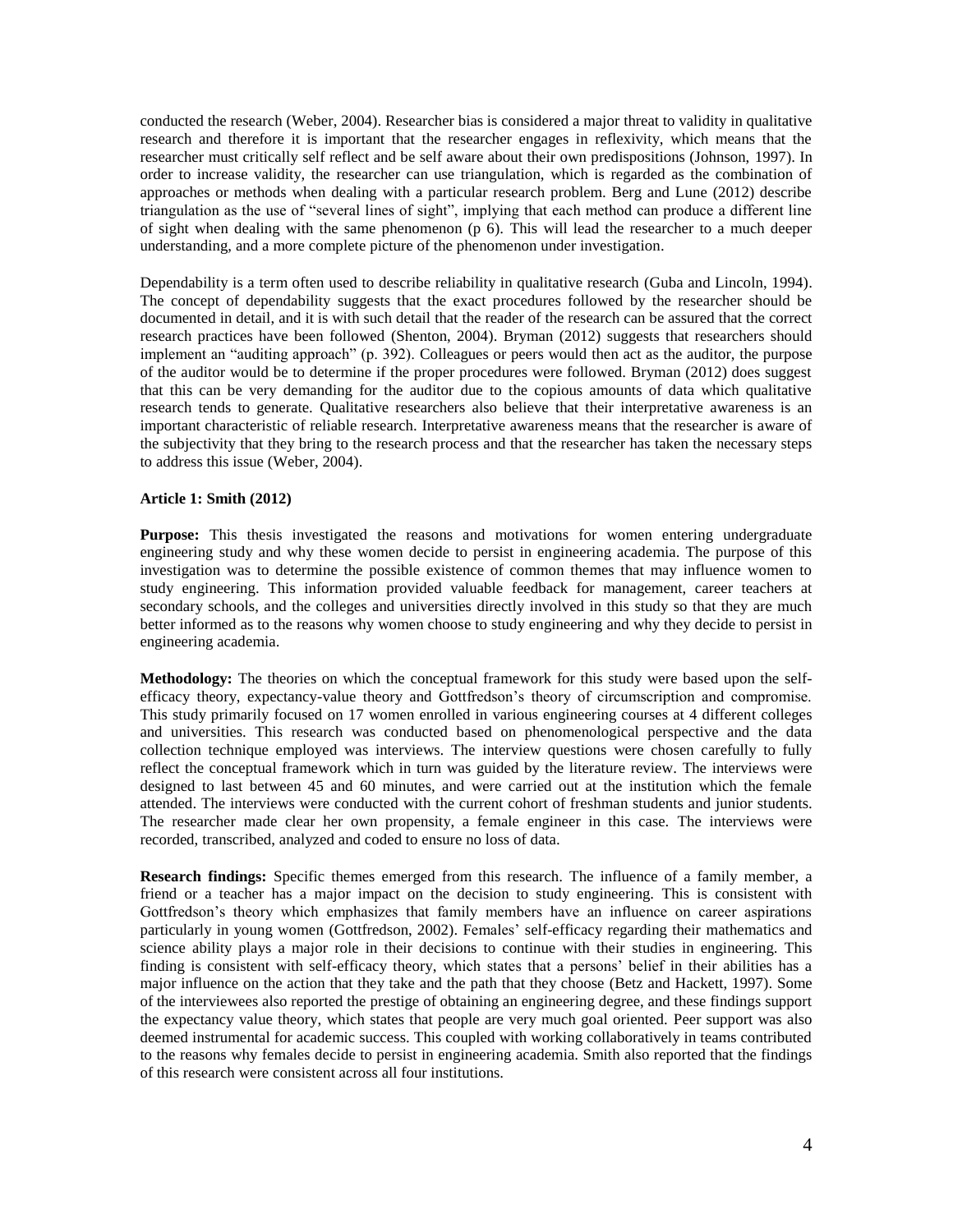This was an extremely comprehensive piece of literature, well written and presented in a coherent manner. The researcher demonstrated a level of reflexivity however as a female engineer this may be considered a drawback of the research, since this research was conducted from the phenomenological perspective and not the feminist perspective. The researcher may in fact hold baggage which is placing bias within the data. It may have been advantageous for the interviews to be conducted by someone not directly involved in the engineering profession. Also since this research focused only on the current cohort of freshman and junior students, the researcher left out a body of students and by eliminating students in later years of study, the researcher has effectively lost a valuable source of information.

# **Article 2: McLoughlin (2005)**

**Purpose:** This article introduced the notion of "spotlighting", which is to single out women in such a way as to make them feel uncomfortable. The purpose of this research was to propose a conceptual framework in order to understand the different types of biases that can occur within engineering schools and to suggest changes which would increase the "comfort level" for women in engineering. The theoretical perspective was not stated explicitly but it was also quite apparent that this research was conducted from a feminist perspective with the statement 'It is with the goal of supporting the voices of women undergraduate engineering students that this research is undertaken' (p 374).

**Methodology:** The data collection technique employed in this research was longitudinal interviews. This investigation was carried out over a two and half year period, a total of 28 undergraduate female engineers were interviewed. 22 of these females were interviewed longitudinally, 9 of which were from a large university, and 13 of the females attended a small private engineering college. Each female was interviewed for approximately 1 hour on three separate occasions. This resulted in 63 longitudinal interviews in total, two students did not complete the interview cycle. On a few occasions, email had to be used to gain access to certain students. The data obtained from the large university and the small private engineering college was compared with data collected from 6 students enrolled in an engineering class at a private women's college. This produced a further 6 interviews, therefore a total of 69 interviews were conducted from three different types of school. Each of these 69 interviews were fully transcribed and excerpts from the interview data were placed into three separate categories: including academics, student life and relationships. Specific phenomenon emerged from this analysis.

**Research findings:** While type I (overt sexism) which is to single out women with the intention of causing them harm and type II, which is to single out women with absolutely no intention to cause them harm or to help them in any manner were mentioned, this research specifically identified type III spotlighting, which is to single out women in such a way as to help them. It was reported that this can cause anxiety to women. However, McLoughlin reported that spotlighting can be effective provided it is done correctly. McLoughlin discussed how women in engineering programs can have a negative impact on women and in a way contribute towards spotlighting by further emphasizing it. It was stated however, that engineering programmes for women be made available to all students, and be based on academic criteria and not demographic criteria. McLoughlin also stated that it is the responsibility of institutions to expand the opportunities for women in engineering programmes and provide engineering programmes that emphasise the pre-emption of non-professional behaviour.

While this paper was extremely interesting and identified the new phenomenon of type III spotlighting, an obvious limitation of this research was the lack of the transparency between the theory and the method. There was no mention of how the observational data which would have resulted from the interviews was used and if this data complemented or even contradicted the interview data. The fact that a relatively small sample size was used and that this enabled the researcher to conduct a more inductive, in-depth analysis should have made the issue of transparency easier to address.

## **Article 3: Hornback et. al. (2012)**

**Purpose:** This paper emphasized the fact that many colleges and universities face disturbing trends concerning the retention, underrepresentation and socialization of females in the engineering profession. The primary aim of this investigation was the retention of first year female students enrolled at a large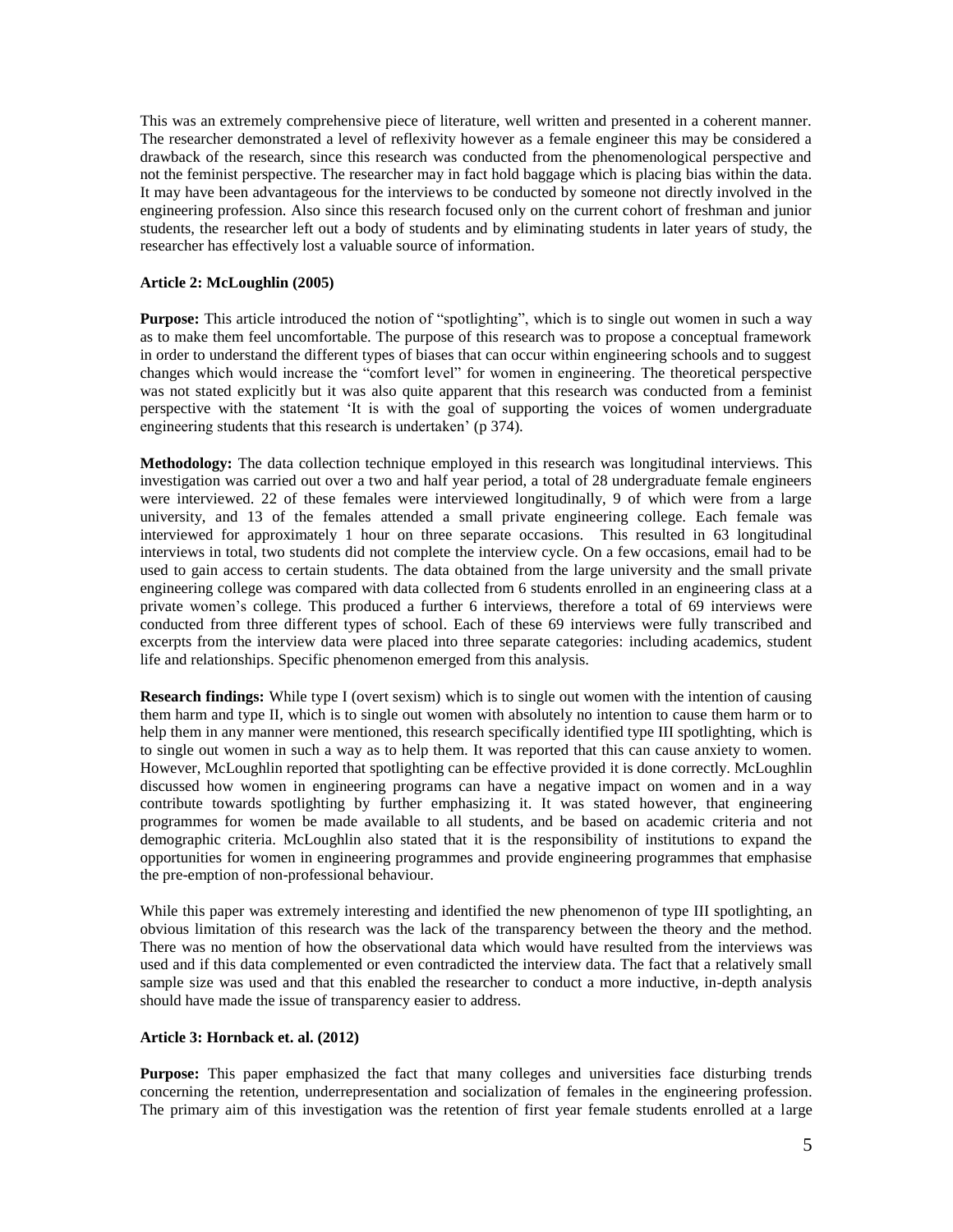engineering college. It was stated that only 20% of Bachelor's degrees are earned by females, and that women are often socialized to enter more feminine careers. It was also stated that there has been a major decline in the number of females entering the  $STEM<sup>1</sup>$  workplace.

**Methodology:** Six research questions were proposed in order to investigate the drop in retention of females. The research questions specifically addressed areas such as loss of interest during first year, the presence or absence of the "chilly climate", self-efficacy levels, academic performance, support structures, and the structure of the academic program in promoting career awareness. Focus groups were the principle method involved for data collection. A total of eight hour long focus groups were conducted, with a range of four to ten females participating. All of the participants were first year female engineering students. The focus groups were video recorded and transcribed to ensure no loss of valuable key information.

**Research findings:** It emerged through this research that the professor plays a major role in engaging females during their first year of study. It was found that professors who were passionate and involved with the class had an extremely positive impact on the female students. In relation to the "chilly climate", it emerged that male peers in the team were the main source and that special attention must be given in order to ensure that women have a positive experience when it comes to working in teams. In relation to the selfefficacy of females, it was found that females reported a high self-efficacy regarding their college work, however self-efficacy decreased significantly when extracurricular activities were considered. It was concluded that a mentoring program would be beneficial in assisting females with balancing outside interests with their college work.

Academic performance was deemed to have a major impact on how women define success, and it was reported that this can place major stress on females, which in turn can have an impact on the retention of these females. It was also reported that women felt that support structures were important, however, many of the women felt uncomfortable due to the gender-specific nature of the support groups which tended to further emphasize women as the minority. Regarding career awareness, females reported the importance of the introduction class and the first year engineering project as particularly beneficial in helping them to understand what they would be doing in their future careers. Guest speakers were also reported as being extremely beneficial in promoting career awareness. It was suggested that more of these types of classes would be beneficial in promoting career awareness which in turn could increase retention.

While the literature review was most interesting, it could be felt that it did not substantially vindicate the research questions proposed in this research. The research questions were clearly derived from the literature review, but there was a clear lack of literature to support these research questions. Also, the lack of ethical considerations may be deemed to have a negative impact on the findings of this research. While focus groups are a great method for eliciting information from a group of individuals, individual interviews could also have been used to further increase the validity of the data gathered. The use of individual interviews may also result in the discovery of new information. Also, since the biographies of the authors were not provided in this research, this may be seen to introduce author bias in terms of the results.

## **Ethical issues**

 $\overline{a}$ 

The primary focus of qualitative research is on exploring people in their natural environment in order to gain an understanding of some phenomenon. Embedded in this is the concept of the relationship and power between the researcher and the participants (Orb et. al., 2000). Punch (1994) states that researchers must be concerned with preventing participants from being harmed, securing informed consent, protecting their privacy and anonymity, and being honest with them.

In consideration of these ethical issues, Smith (2012), stated that the identity of all individuals and the identity of the school or university who participated in the research would be protected, and this was

<sup>&</sup>lt;sup>1</sup> Science, Technology, Engineering and Mathematics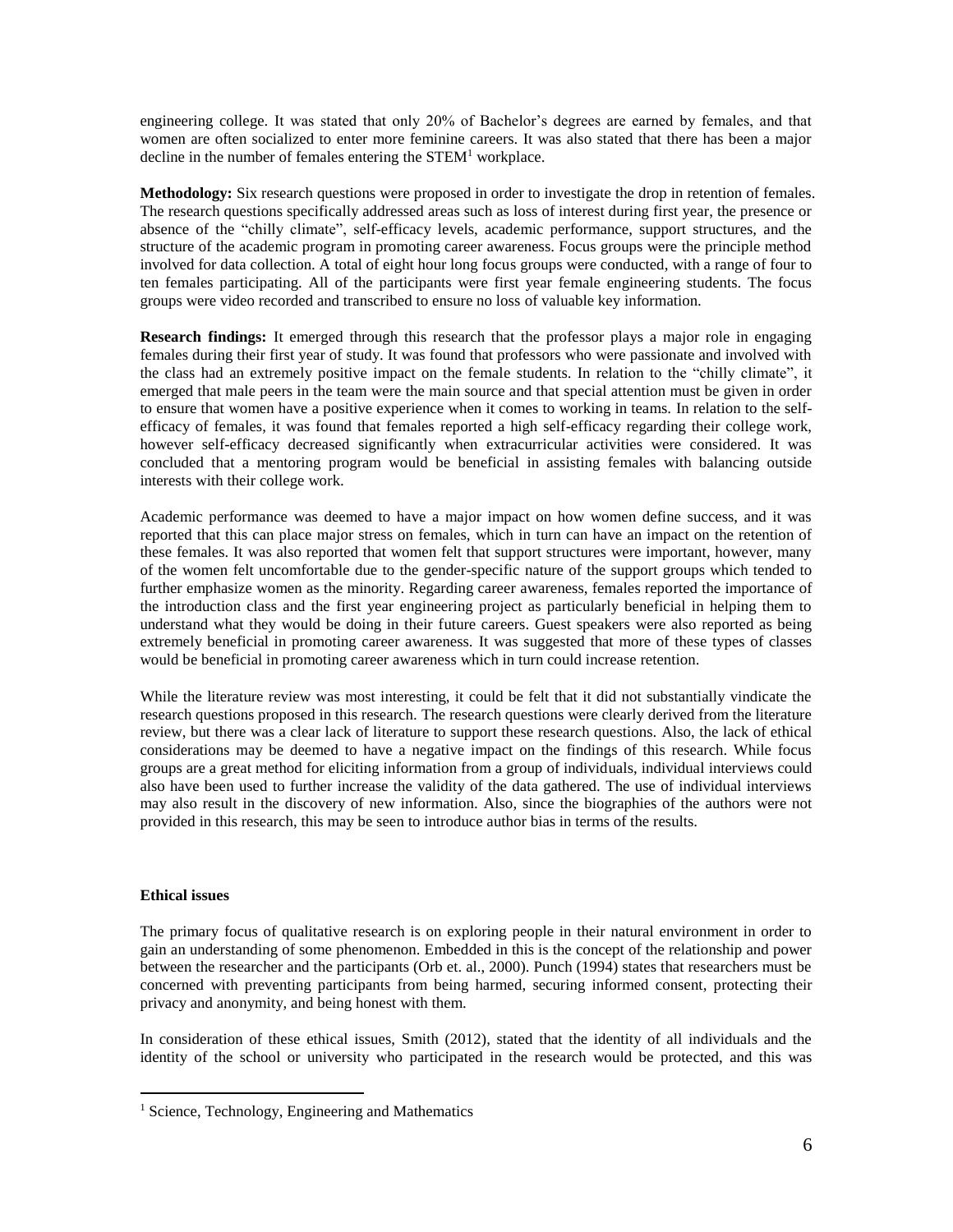achieved by using pseudonyms. Mc Laughlin (2005) also guaranteed anonymity of the institutions who participated in the research, by not disclosing their identities. The identity of the participants was also protected in Mc Laughlins' study. Hornback et. al. (2012) did not give any consideration to ethical issues.

## **Contribution of qualitative research in relation to the undergraduate female engineering experience**

The research conducted by Smith (2012) provides insight into the reasons as to why women enter and decide to persist in engineering academia. This information can and should be used by colleges and universities to promote engineering as a career for women. In particular, the notion that parents and teachers play a significant role in determining the path which females take, suggests that colleges and universities must be proactive in engaging with parents and teachers. Based on the authors own experience of parental and educational influences, one was being "socialised" to enter the nursing profession as it was deemed more appropriate for a female and this was primarily due to the lack of information on engineering. Open days and information evenings are a viable method for engaging with parents and teachers and providing information on engineering as a potential career.

Smith (2012) also states that maths and science play a significant role into the reasons as to why women decide to enter the engineering profession. This suggests that greater emphasis should be placed on these subjects, particularly at secondary level education. Maths is a core subject and the Irish Government is proactive in emphasising its importance with the introduction of project maths and the bonus points system (Lubienski, 2011). The use of the bonus points system whereby students are rewarded extra points for undertaking higher level mathematics encourages students and further emphasizes its importance. The Irish Government also established Discover Science & Engineering (DSE) programme to promote a positive attitude towards science and encourages students to study science. It is through positive initiatives like project maths and DSE programmes that can emphasize the importance of mathematics and science. Colleges and universities should engage in such initiatives to promote engineering, this can easily be achieved by engaging in school visits with demonstrations to promote career awareness and can be used to educate students as to the role of the engineer in industry.

Team work and peer support are also reported by Smith (2012) as instrumental in the retention of women in engineering academia. Teamwork is based on the social constructivism principle which contends that knowledge is constructed through social interactions and is a form of collaborative learning. According to Frank et al. (2003), social constructivism permits learners to grasp important concepts 'through their interaction with others and with their world, and through interpretations of that world by actively constructing meaning' (p 274). Incorporating more team based learning activities into the undergraduate engineering curriculum can have a positive impact on engagement and retention particularly for female students. Peer support is important in ensuring the dynamics of team work are successful as well as providing an important support structure for female undergraduates.

Spotlighting articulated by McLoughlin (2005), states that to deliberately target female undergraduates, even if it is done with the best of intentions can have detrimental side effects. Processes which are put in place try and eradicate differences between males and females, tend to exacerbate the problem further. This can be regarded as counterproductive, further reinforcing discrimination, and leads to suggestions that women are in need of help. This can lead to feelings of self doubt which in turn can lead to resentment amongst male students. Colleges and universities have a responsibility to all students and should adopt a no-nonsense policy when it comes to spotlighting and provide programs which are all inclusive and do not seek to highlight any particular group.

Qualitative research has provided valuable information in relation to retention of female engineering students (Hornback et. al. 2012). In relation to career awareness in particular, it was reported that very often students enter engineering academia with very little knowledge as to the role of the engineer, project based learning and the use of guest speakers can have a positive impact in emphasizing the role that the engineer plays in industry. Project based learning is based on constructivism, and supports the idea that learners construct meanings through experience (Frank et. al. 2003) and it can be an extremely effective method for engaging students (Crosling et. al. 2009). Project based learning requires students to work individually and collaboratively on projects and therefore also supports team based learning. Enthusiastic lecturers were also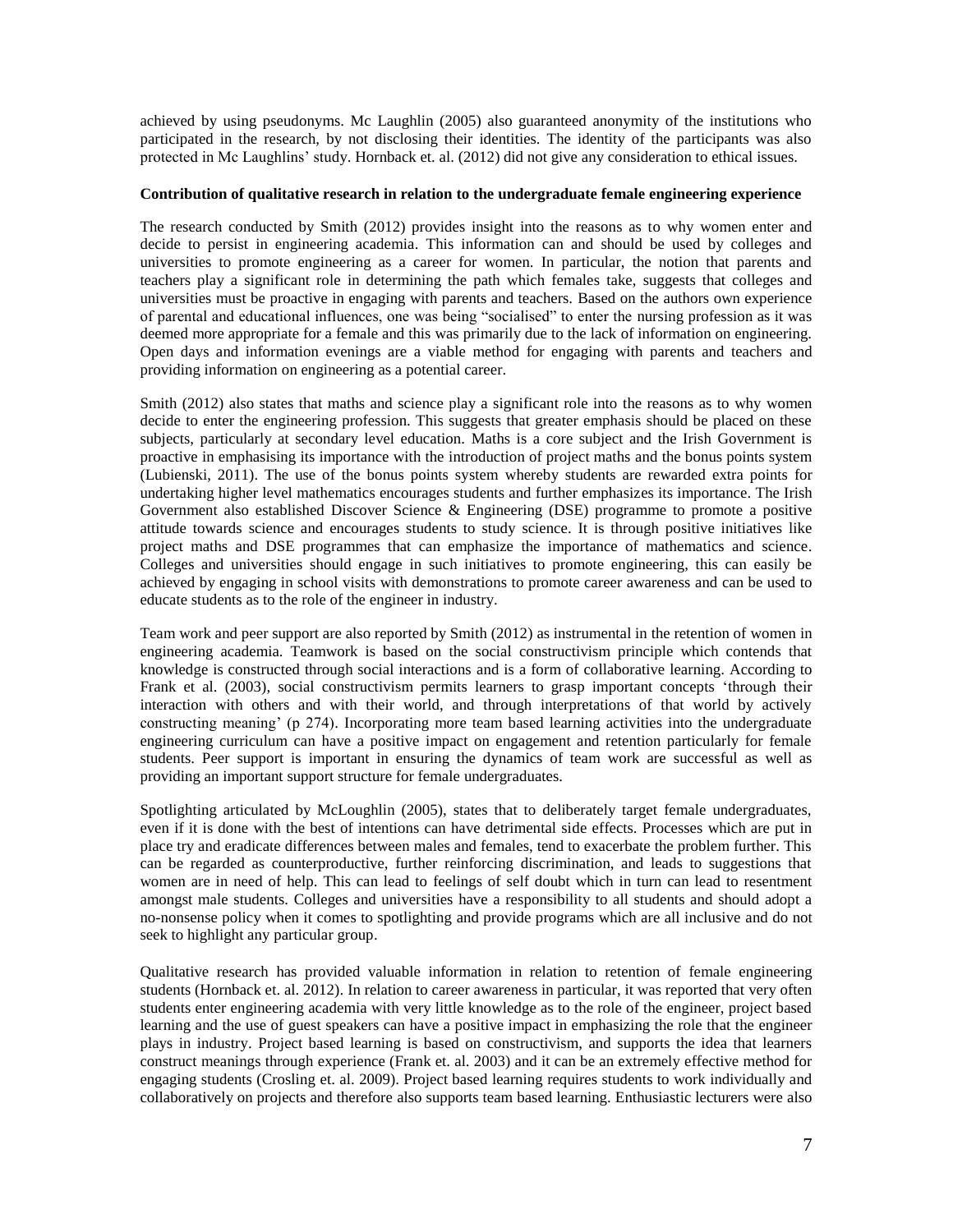reported to have a positive impact on female students. Incorporating project based learning and ensuring that enthusiastic lectures are involved particularly in first year undergraduate curriculum can have huge benefits in relation to engagement and retention of females.

#### **Conclusion**

The purpose of this research was to critically evaluate three articles discussing the major issues affecting female undergraduate engineering students and to determine the contribution of qualitative research to our understanding of the female undergraduate engineering experience. The three articles outlined in this investigation were ideal for qualitative research as the aim was to elicit rich narrative descriptions from all participants involved. Qualitative methods in each of the three cases were much more appropriate for capturing the voices of the women, and provided a sense of empowerment for the women involved.

The use of qualitative research adopted by both Smith (2012) and Hornback et. al. (2012) allows for a much greater understanding of the major issues regarding the reasons as to why females choose engineering and the retention of females in engineering academia. This information would not have resulted from a quantitative investigation. The results produced by both of these investigations can be used to improve the undergraduate experience for female engineers, provided it is used in the correct manner. The results produced by Smith (2012) were consistent across all four institutions which suggests that these results have some reliability.

The research approach adopted by McLaughlin (2005) allowed for the emergence of a new phenomenon, in this instance Type III spotlighting. This particular phenomenon could is unlikely to have resulted from a quantitative investigation, since a quantitative investigation requires the phenomenon of interest to be specified prior to any form of data collection such that the correct instruments are chosen for the data collection process. Only through examination of the words of the participants and the interpretation of these words through qualitative methods was McLaughlin able to identify type III spotlighting. The results produced by this research provide opportunities for future studies to examine type III spotlighting further.

It must be emphasized that each of the articles analyzed have contributed towards our overall understanding of the major issues affecting female undergraduate engineering students. The use of qualitative research in each of these articles provides important insight into the major issues affecting female engineering students that would not be otherwise identifiable with quantitative research methods. This is one of the major benefits of qualitative research, it allows for a much greater understanding of the phenomenon under investigation and as demonstrated by McLaughlin (2005) can result in the identification of new phenomenon.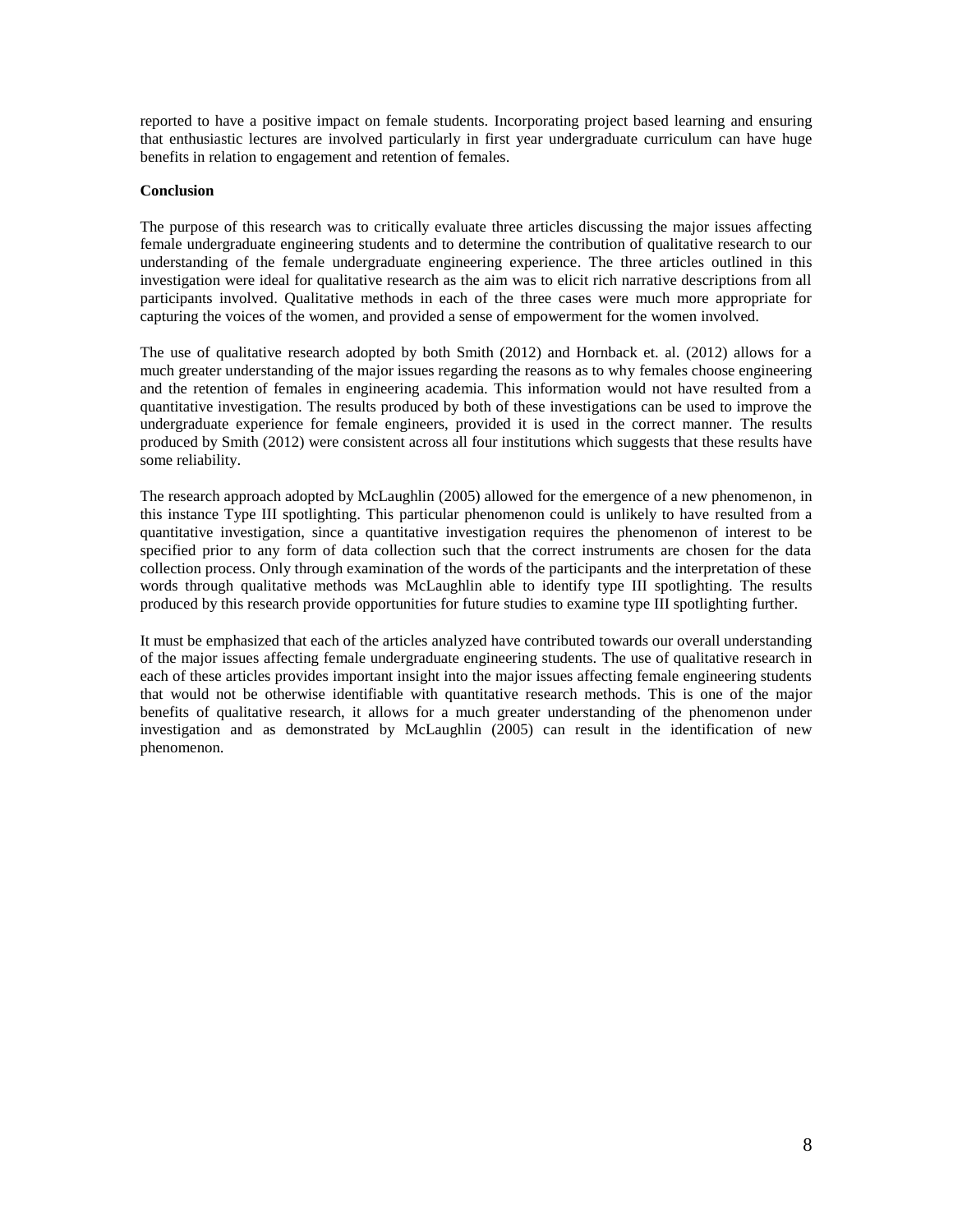#### **References**

Berg, B.L., Lune, H. (2012). *Qualitative Research Methods for the Social Sciences*. 8<sup>th</sup> ed. Boston, MA: Pearson Education.

Betz, N. E., Hackett, G. (1997) Applications of Self-Efficacy Theory to the Career Assessment of Women. *Journal of Career Assessment*, 5(4), 383-402.

Byram, A (2012). *Social research methods*. 4<sup>th</sup> ed. Oxford: Oxford university press.

Castella, C.M. (2010). *Quantitative and Qualitative Research: A View for Clarity*, International Journal of Education, 2(2), 1-14

Chism, N.V.M., Douglas, E., Hilson, W. J. (2008), *Qualitative Research Basics: A Guide for Engineering Educators,* Indianapolis. University of Indianapolis, NSF DUE-0341127

Creswell, J.W. (2002), *Research design: Qualitative, Quantitative, and Mixed Method Approaches*, 2<sup>nd</sup> ed. New York: Sage Publications.

Crosling, G., Heagney, M., & Thomas, L. (2009). Improving student retention in higher education: Improving teaching and learning*. Australian Universities' Review, 51(2) 9–18.*

Crotty, M. (2003). *The foundation of social research.* Thousand Oaks CA: Sage

Denzin, N.K., Lincoln, Y.S. (2005), Introduction: The discipline and practice of qualitative research. In *The Sage handbook of qualitative research*, Thousand Oaks, CA: Sage publications, 1-32,

Erickson, F. (1986), Qualitative methods in research on teaching. In M. C. Wittrock (Ed.), *Handbook of research on teaching* New York: Macmillan 119–161.

Frank, M., Lavy, I. and Elata, D. (2003).Implementing the project-based **l**earning approach in an academic engineering course. *International Journal of Technology and Design Education, 13*, 273–288.

Gottfredson, L. S. (2002). [Gottfredson's theory of circumscription, compromise, and self-creation.](http://www.udel.edu/educ/gottfredson/reprints/2002CCtheory.pdf) In D. Brown (Ed.), *Career choice and development (4th ed.)*. San Francisco: Jossey-Bass. 85-148.

Guba, E.G., & Lincoln, Y. S. (1994). Competing paradigms in qualitative research. In N. K. Denzin & Y.S. Lincoln (Eds.), *Handbook of qualitative research,* Thousand Oaks, CA: Sage. 105-117

Guest, G., Namey, E.E., Mitchell, M.L., (2013). *Collecting Qualitative Data, A Field Manual for Applied Research*, Sage Publications.

Guion, L.A. (2002). *Triangulation: Establishing the Validity of Qualitative Studies*, Department of Family, Youth and Community Sciences, University of Florida, FCS6014, retrieved from <http://www.rayman-bacchus.net/uploads/documents/Triangulation.pdf> (Accessed on 30/3/2015)

Hatch, J.A. (2002), *Doing qualitative research in education setting*. Albany, NY: State University of New York Press

Hornback, J., Knight, D., Louie, B., (2012), *Work in Progress: First Year Engineering Women: A Qualitative Investigation of Retention Factors*, Frontiers in Education Conference Proceedings, 1-5

Johnson, R. (1997). Examining the validity structure of qualitative research. *Educational Assessment*, 118, 282-292